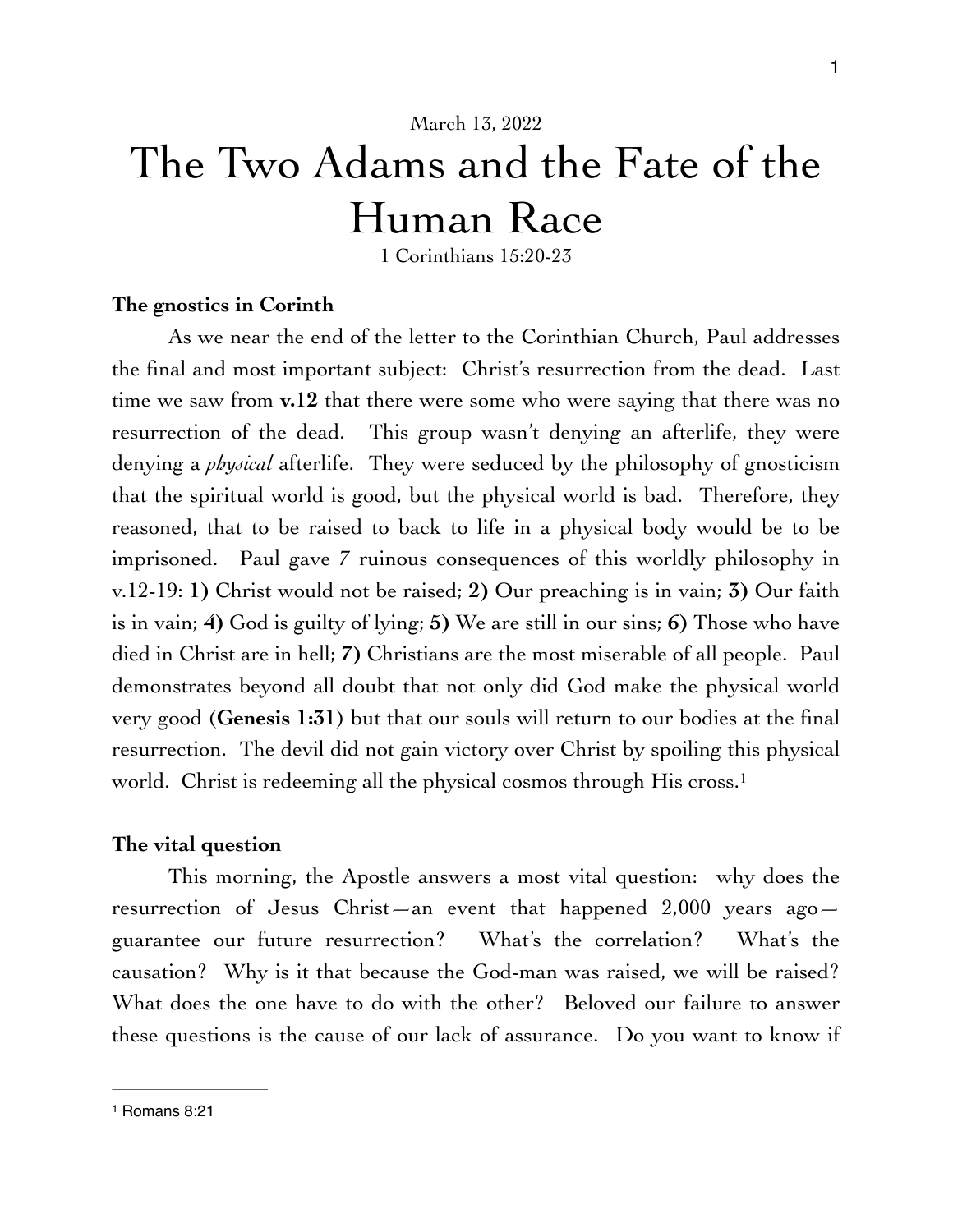God really loves you? If He really accepts you and is pleased with you? Then you must see yourself in covenant relationship with Christ. God does not accept you because of what you have done, are doing, or will do. He accepts you into the beloved *because Christ represented you.* Before you were born again, Adam was your federal head—your representative. Because he sinned, you sinned. Because he died, you died. But the second Adam—Christ Jesus—is the new federal head for all His people. Because He obeyed, God counts you as obeying. Because He died to sin, God counts you as dying to sin. Because He was raised, so will you be raised.

## *The Big Idea…*

Through one man's sin came death for all humankind, through one Man's resurrection came life for all God's Church

**ZOur Doctrine ZOur Duty ZOur Delight** 

### I. Our Doctrine

#### **The firstfruits**

Please look at **v.20** "But in fact Christ has been raised from the dead, *the firstfruits* of those who have fallen asleep." Firstfruits ἀπαρχή aparchē is an agricultural term. It signifies the earliest crops of the year. God commanded Israel in **Numbers 15:18-21** to bring the firstfruits of their harvest as a contribution to the Lord. In the NT, Paul uses the word to signify the first converts in a city. In the the next chapter, **v.15** Pauls says "Now I urge you,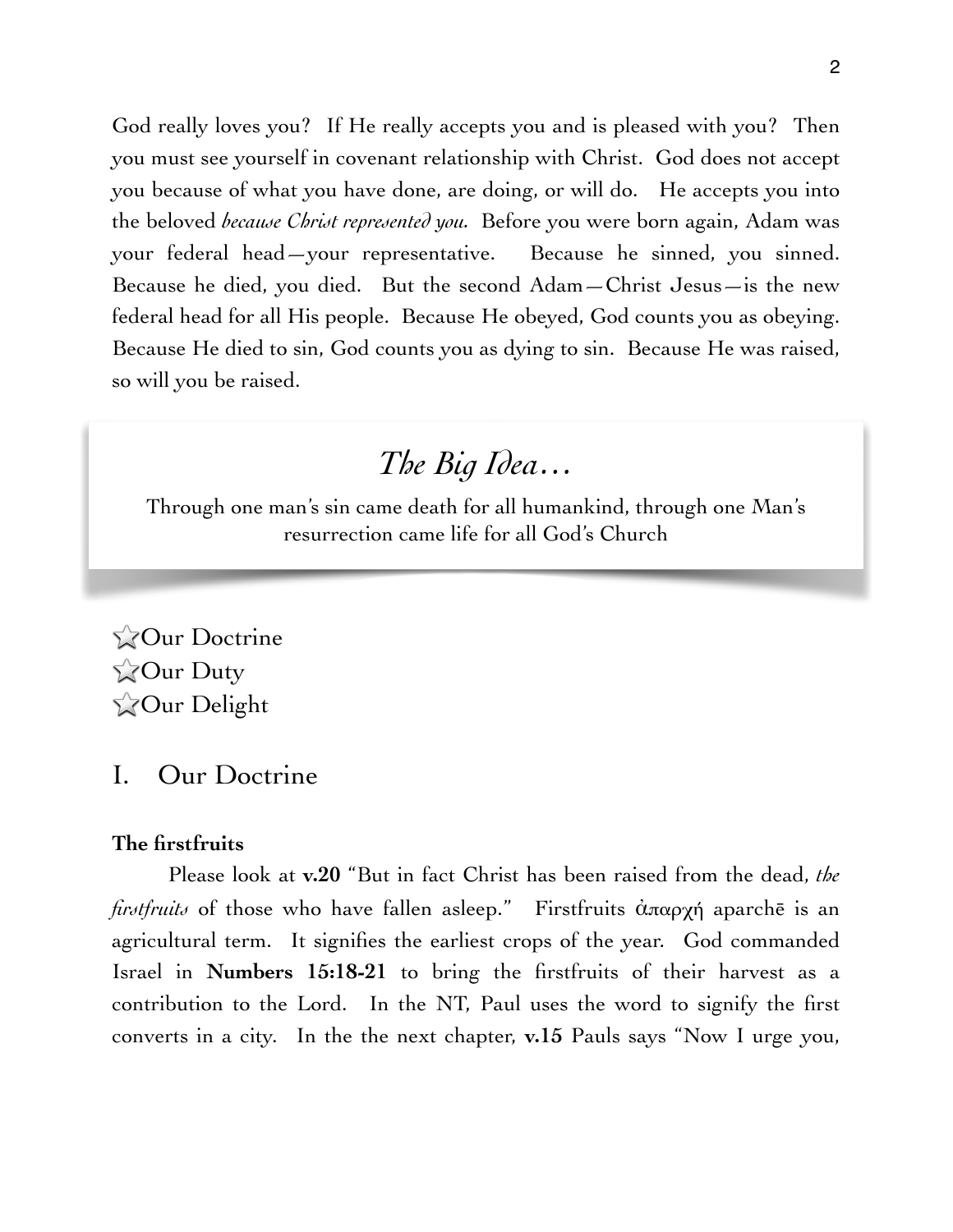<span id="page-2-1"></span>brothers[—you know that the household of Stephanas were the *first converts*   $\left[$ άπαρχή aparchē—the firstfruits] in Achaia."<sup>[2](#page-2-0)</sup>

#### **Firstfruits guarantees a harvest**

But there is a further meaning than *simply* being *the first* in chronological order. In Paul's thinking, ἀπαρχή aparchē—the firstfruits—guaranteed a latter harvest of *something*. Consider these two examples.

#### **1. Firstfruits of the Spirit**

**Romans 8:23** says "And not only the creation, but we ourselves, who have *the firstfruits* of the Spirit, groan inwardly *as we wait eagerly for adoption as sons, the redemption of our bodies."* Because we possess the firstfruits of the Spirit, we should be fully persuaded of the final harvest—the final redemption—that is awaiting us. Possessing *the firstfruits* of the Spirit guarantee a full harvest of the Spirit.

#### **2. Firstfruits of the Dough**

**Romans 11:16** "If the dough offered *as firstfruits* is holy, so is the whole lump…" Paul is using covenantal language here. God made the covenant with Abraham and His offspring (**Genesis 17:7-8**), Abraham was 'the dough offered *as firstfruits'* and His offspring—Israel—was 'the whole lump.' The setting apart of Abraham (the firstfruits), *guaranteed* the setting apart of Israel as a nation.

#### **Firstfruits of the Resurrection**

In our passage Paul uses *firstfruits* to describe Jesus' resurrection from the dead. Jesus is, **v.20** says "…*the firstfruits* of those who have fallen asleep." His resurrection is a pledge and promise of our future resurrection. He is the firstfruits, all believers will be the harvest. While I was writing this, Monica sent me a picture of a pot of dirt in which she had previously planted some seeds in

<span id="page-2-0"></span><sup>&</sup>lt;sup>2</sup>Romans 16:5 "Greet also the church in their house. Greet my beloved Epaenetus, who was the first convert [ἀπαρχή aparchē—the firstfruits] to Christ in Asia."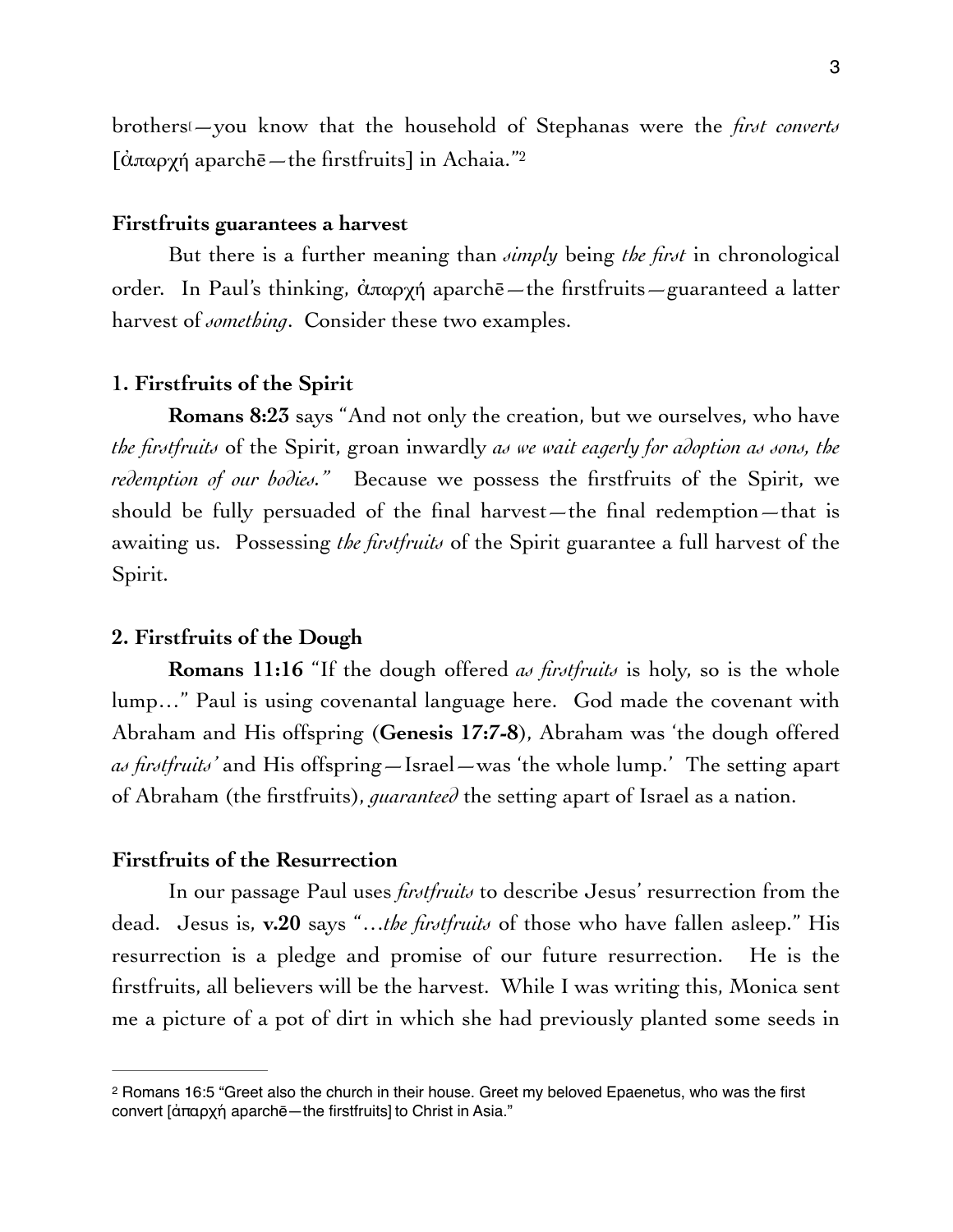anticipation of the spring. The bare dirt patch now had a little sprout coming out of it. Her text read "Our first sprouts!" It was the first fruit. Why was she excited? Because the first sprout *meant* that others would soon follow. The firstfruits guaranteed a harvest was coming. Now we can understand this very easy in the world of agriculture. But *why* is this true in the spiritual realm? *How*  can we deduce that *because* Christ was raised, we will be raised also?

#### **The two Adams**

Look at **v.21** "For [*because*] as by a man came death, by a man has come also the resurrection of the dead." Paul is pointing out two causal relationships. Adam [the first man Paul mentions] died and this *caused* the death of all his descendants. Christ [the second man Paul mentions] rose from the dead and this will *cause* the resurrection of the dead. Adam is the *firstfruits* of death bringing in a harvest of death for all mankind. Christ is the firstfruits of resurrection that will bring in a harvest of resurrection for His people.

#### **The fate of the human race**

But *why* does the fate of the human race rest on these two men? **v.22** "For [*because*] as *in Adam* all die, so also *in Christ* shall all be made alive." **First** notice that the word "all" takes on two different meanings. Clearly the first all $-$ "in Adam *all* die"—refers to every single human being. All mankind were born spiritually dead in Adam. But the second all—"in Christ shall *all* be made alive" —refers only to believers. Only those who receive Him, who believe in His name are given everlasting life. **Second** notice the language "*in* Adam" and "*in*  Christ." This is the language of union, being united with Adam is the same as being *in Adam*; being united with Christ is the same as being *in Christ*. As Charles Hodge puts it: "*Union* with Adam is the cause of death; *union* with Christ is the cause of life." $3$  Just as the branches of a tree are united to the root, so every human being is united to one of these two men. Whether you will spend

<span id="page-3-1"></span><span id="page-3-0"></span>Charles Hodge, *A Commentary on 1 & 2 Corinthians,* (Carlisle, PA.,: The Banner of Truth Trust, Reprint [3](#page-3-1) 2018), pg. 324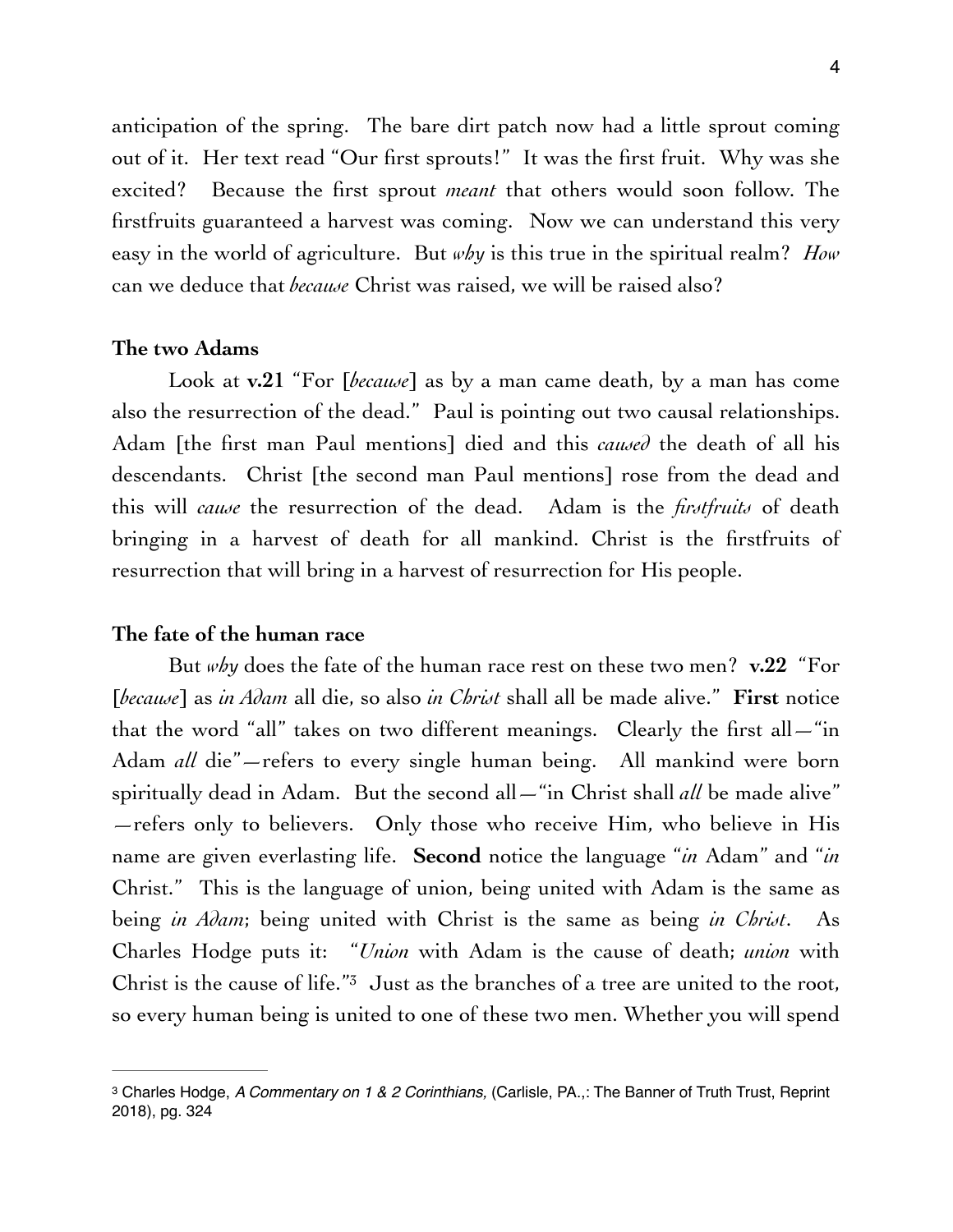eternity in misery and ruin, or in the fullness of joy depends entirely on who you are united to. If you are still united to Adam, you are dead where you sit. If you are united to Christ, you will be made alive forevermore.

#### **Doctrine: our fated is determined by our federal head**

And so we arrive at **our doctrine**: *Through one man's sin came death for all humankind, through one Man's resurrection came life for all God's Church.* This is called federal theology. Federal comes from the word from Latin foedus meaning "covenant." Federal theology is, as J.I. Packer puts it, "The solidarity of one person *standing for a group*, involving *the whole group* in the consequences of his action and receiving promises that apply to *the whole group* as well as to himself.["4](#page-4-0) Adam, as the federal/covenant head of the human race stood for us in the Garden.He represented the interests of all mankind.<sup>[5](#page-4-1)</sup> When he sinned against God by eating the forbidden fruit, we sinned in him. **Romans 5:12** "Therefore, just as sin came into the world through one man, and death through sin, and so death spread to all men *because all sinned*…" Here's how the Larger Catechism puts it:

<span id="page-4-3"></span><span id="page-4-2"></span>Q. 22. Did all mankind fall in that first transgression?

A. The covenant being made with Adam as a public person, not for himself only, but for his posterity [*all his descendants*], all mankind descending from him by ordinary generation, sinned in him, and fell with him in that first transgression.

On the other hand, Jesus Christ is the second Adam, the new Federal Head who stood for all His elect in His perfect obedience, in His suffering for sin, and in His rising from the dead. He represented us. God counted His obedience, suffering, and rising from the dead *as our obedience, our suffering and our rising.* 

<span id="page-4-0"></span><sup>&</sup>lt;sup>[4](#page-4-2)</sup> quoted in Herman Witsius, *The Economy of the Covenants Between God and Man Vol. 1, (Grand* Rapids, MI.,: Reformation Heritage Books, 2010), pg. 41

<span id="page-4-1"></span><sup>&</sup>lt;sup>5</sup>Just our senators and congressman don't act for themselves alone but they represent us, they speak for us, they act on our behalf.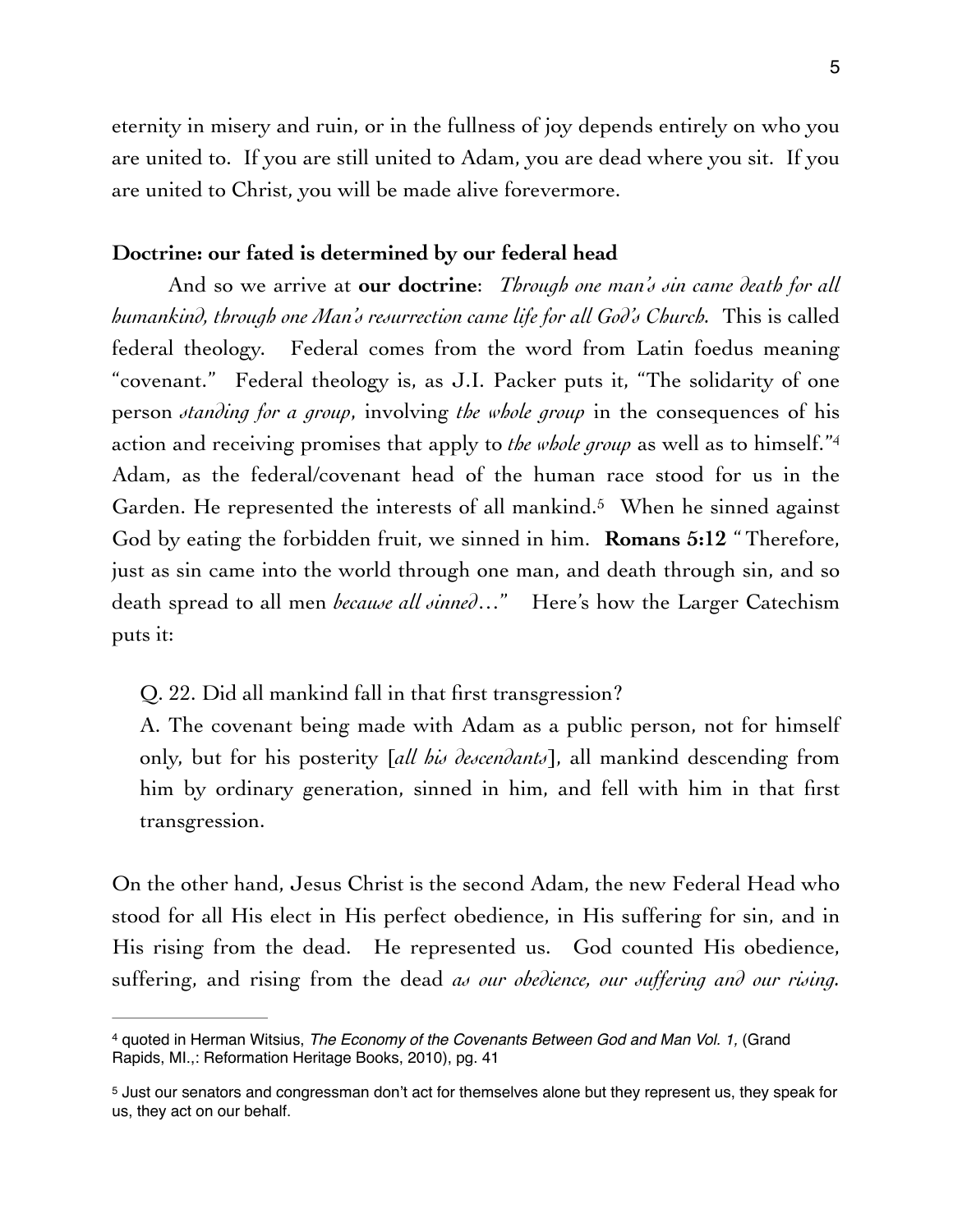**Romans 6:5** "…we have been united with him in a death like his, [and] we shall certainly be united with him in a resurrection like his."

#### **The only way God deals with man**

The fate of all humanity is bound to one of these two men—Adam or Christ. You were made a sinner before you were ever born because of Adam. And you were written in the Lamb's book of life—*or not*—before you were ever born because of Christ. Federal theology—one man standing for a group, representing a group, acting for a group—is the only way that God deals with the human race.

#### **Elenctic Theology**

This doctrine is one of the most offensive doctrines to the natural man, and so we must answer some of the toughest objections. Consider these 3 objections

## **Objection #1: 'God only required Adam to obey, Adam didn't stand in the place of the whole human race.'**

Please turn with me to **Genesis 2:16-17**. "And the Lord God commanded the man, saying, "You may surely eat of every tree of the garden, but of the tree of the knowledge of good and evil you shall not eat, for in the day that you eat of it you shall surely die." So the objection goes: 'God *only* spoke to Adam here, He doesn't say one word to Adam's posterity or about Adam's posterity. He's only addressing Adam.' How do we answer? Look at **1:28**. God said to Adam and Eve "Be fruitful and multiply and fill the earth and subdue it, and have dominion…" Stop. Was God addressing Adam and Eve only? Surely not. Surely God intended this command for all humanity.<sup>6</sup> Look at 2:24 "Therefore

<span id="page-5-1"></span><span id="page-5-0"></span>Additionally was God only speaking to that first generation of birds and fish in 1:22: "And God blessed [6](#page-5-1) them, saying, "Be fruitful and multiply and fill the waters in the seas, and let birds multiply on the earth."" The same logic applies to v.26. Certainly God did not intend that only Adam and Eve were made in his image, nor that they alone would have dominion over the fish, birds, livestock and every creeping thing. The same logic applies to v.29. Certainly it wasn't Adam and Eve alone who were to have food from plant yielding seed or tree yielding fruit. The same logic applies to 2:18. Certainly God did not mean that it was bad from Adam alone to be absent a helper, but that it was a statement true about all men.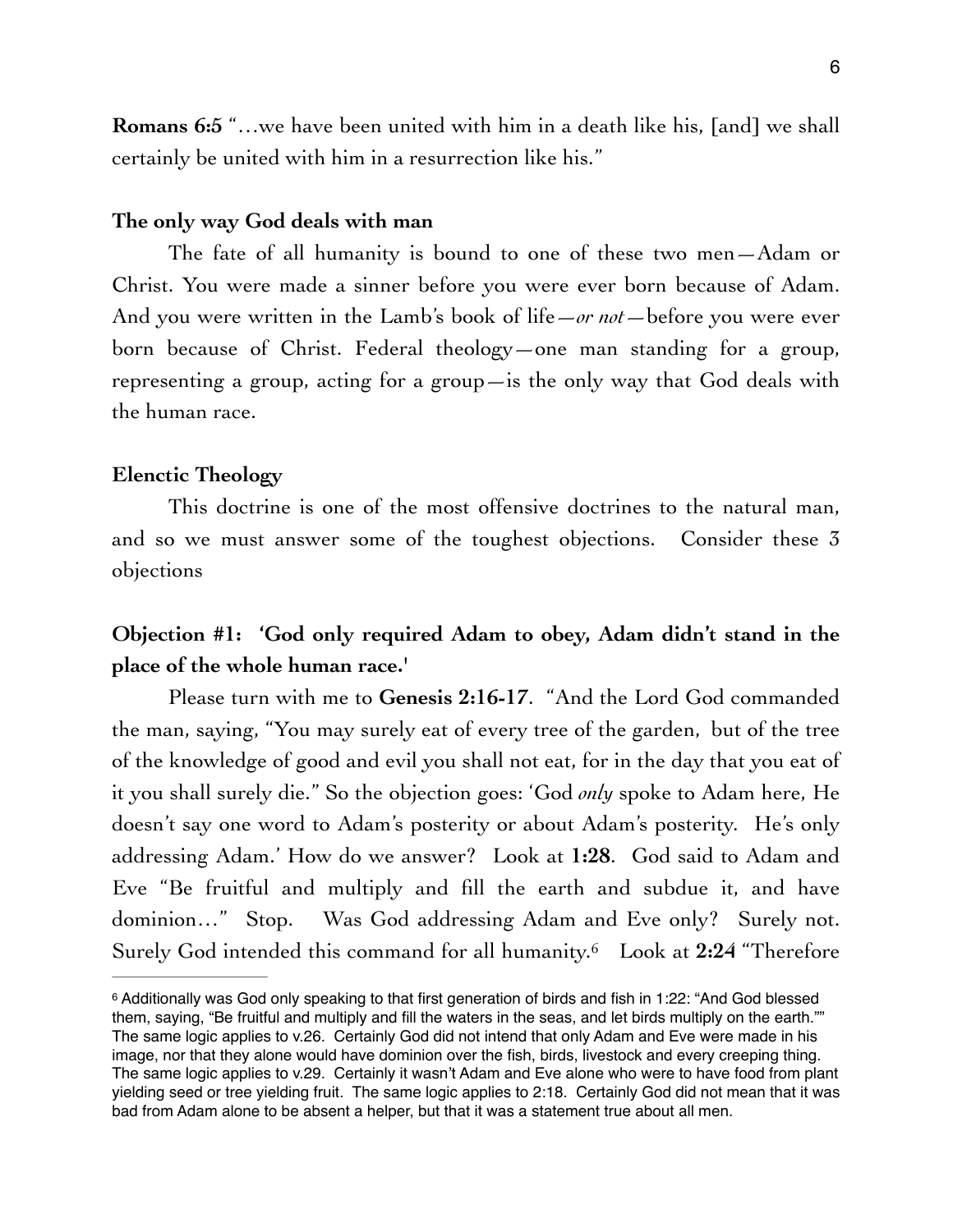a man shall leave his father and his mother and hold fast to his wife, and they shall become one flesh." Was this statement only intended for Adam and Eve? Certainly not. It was most certainly intended to be true for all humanity. Look at the curse in chapter three. When God said to the woman in **v.16** "I will surely multiply your pain in childbearing; in pain you shall bring forth children," was He only referring to Eve? When God said to the man halfway through **v.17** "… cursed is the ground because of you; in pain you shall eat of it all the days of your life" was He only referring to Adam?<sup>[7](#page-6-0)</sup> No in all these places it's clear that Adam stood for the entire human race. The same is true when God first laid out the stipulations of the covenant. Adam represented all mankind, if he disobeyed, his consequences would fall on all, and if he obeyed his promises would apply to all[.8](#page-6-1)

## <span id="page-6-3"></span><span id="page-6-2"></span>**Objection #2: 'God says the son shall not suffer for the iniquity of the father, therefore mankind should not suffer for Adam's sin.'**

Please turn with me to **Ezekiel 18:20**. "The soul who sins shall die. The son shall not suffer for the iniquity of the father, nor the father suffer for the iniquity of the son. The righteousness of the righteous shall be upon himself, and the wickedness of the wicked shall be upon himself." So the objection goes: 'Because God says that the son shall not suffer for the father's sins, we shouldn't have to suffer for Adam's sin.' How do we answer? Well, in the context here, the prophet is answering the complaints of the Jews who were saying that it wasn't fair that they were suffering under the Babylonian captivity because, *they claimed*, it wasn't their sins but their father's sins who earned this punishment. The prophet responds in agreement, arguing that it is true that every person

<span id="page-6-0"></span><sup>&</sup>lt;sup>7</sup>No it's clear that the entire physical world is cursed because of Adam's transgression. Romans 8:20-22 "For the creation was subjected to futility, not willingly, but because of him who subjected it, in hope 21 that the creation itself will be set free from its bondage to corruption and obtain the freedom of the glory of the children of God. 22 For we know that the whole creation has been groaning together in the pains of childbirth until now."

<span id="page-6-1"></span><sup>&</sup>lt;sup>8</sup>Lamech (Noah's dad) understood that the covenant made with Adam was made with the entire human race - cf. Gen. 5:29. For more on this, see Jonathan Edwards, *The Works of Jonathan Edwards Vol. 1,*  (Carlisle, PA.,: The Banner of Truth Trust, 2009), pg. 182-187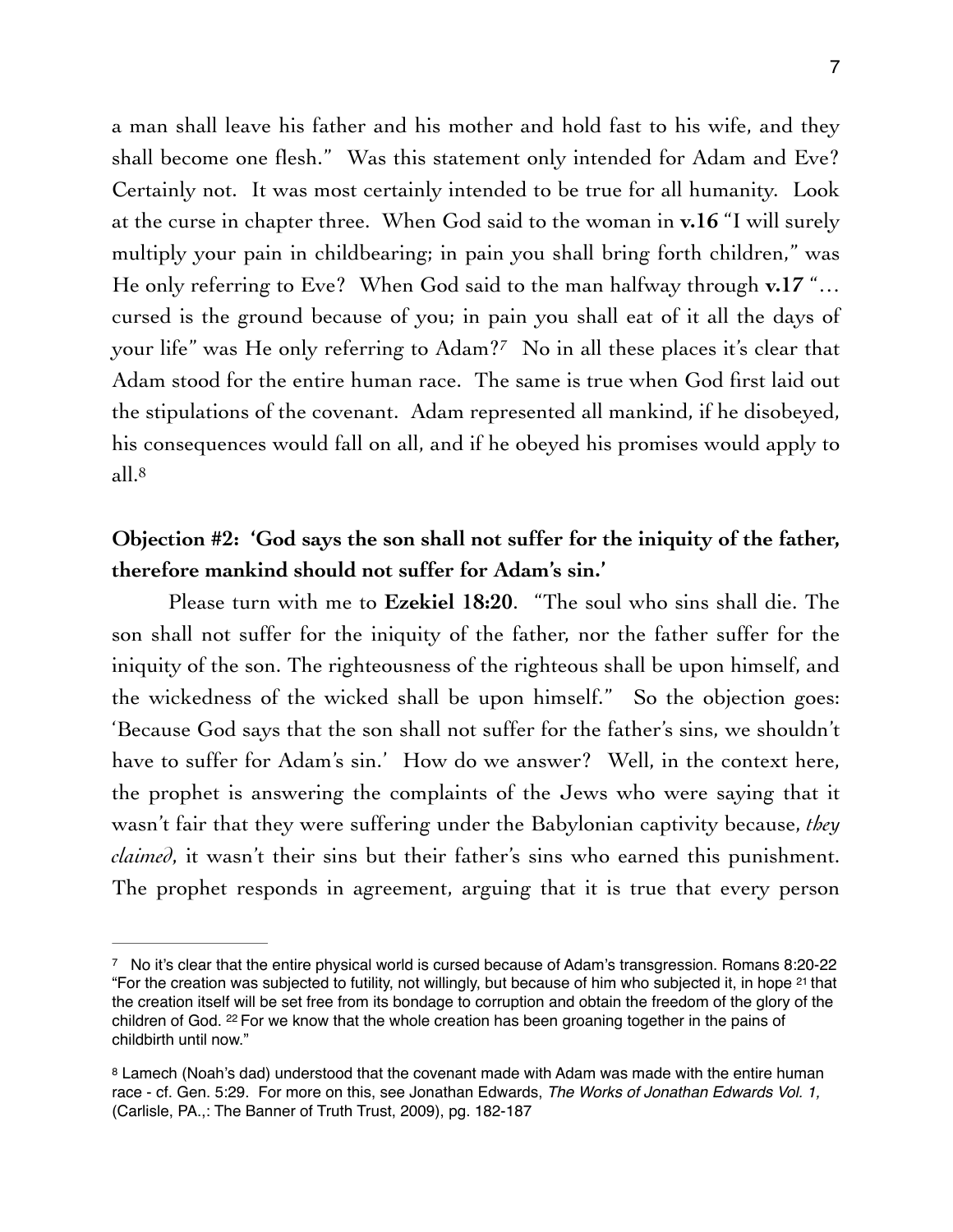<span id="page-7-3"></span><span id="page-7-2"></span>suffers for their own sin, the son doesn't suffer for the sins of his father, and vice versa. $9$  But he insists that this captivity wasn't the result of the previous generation's sins alone but also because their own sins. In other words, both father and son were guilty. God says to them in **v.29** "O house of Israel, are my ways not just? *Is it not your ways that are not just*?" So the **general principle** is absolutely true: *a son isn't punished by God for the personal sins of his father.* Ezekiel 18 is only talking about ordinary fathers. Adam was *not* an ordinary father, he was the federal/covenant head of the human race.<sup>[10](#page-7-1)</sup> God was pleased to appoint

<span id="page-7-0"></span>Though this is true for the Covenant of Grace and the Covenant of Works, I don't think this is true for [9](#page-7-2) national covenants that God has with all people. Though God protects his own even through national calamity (Jeremiah 29:1-14), it is not true that they avoid all suffering as the result of their nation's sins. Jeremiah and the other prophets are a great example of this.

<span id="page-7-1"></span> $10$  It is true that just as all Israel families were counted in the Covenant in the OT, so all families belonging to the visible Church are counted in the Covenant in the NT (cf. 1 Cor. 7:14 - that's why they circumcised their children and we baptize ours, because our families belong to the covenant, and as parents we are stewards of our children's spiritual interests until they can act for themselves.) But it's not true that the father of a home stands in *the same covenantal relationship* as Adam did with mankind, though we certainly see God making covenants with other fathers in Scripture e.g. with Noah and his family (Get. 6:18ff); with Abraham and his family (Gen. 17:1-16 et. al.); with David and his family (2 Sam. 7:5-17).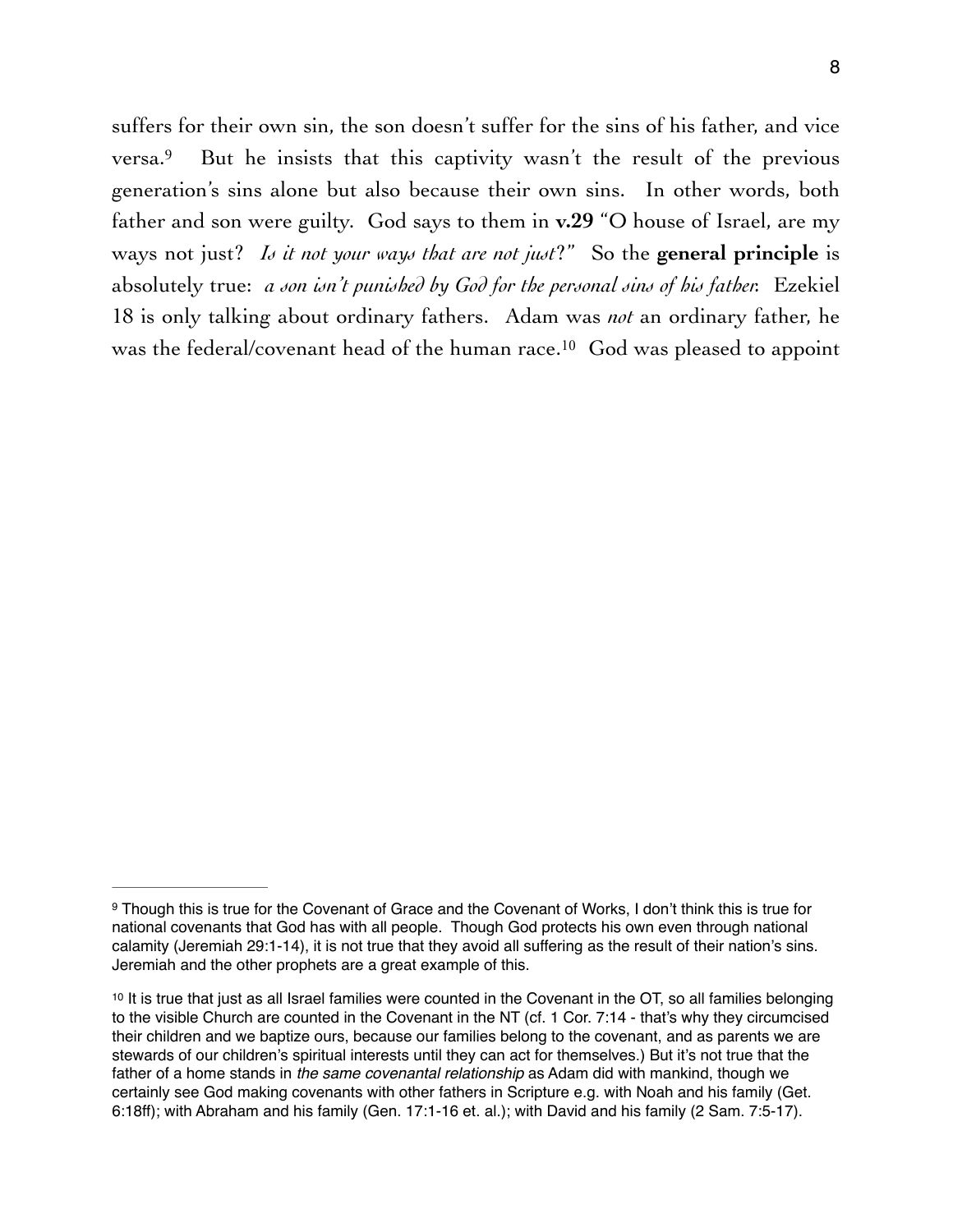<span id="page-8-2"></span>him to stand or fall for not only himself but for all his offspring.<sup>[11](#page-8-0)</sup> God has not done this with ordinary fathers.

## **Objection 3: 'It is unfair for God to impute another man's actions for their own'**

<span id="page-8-3"></span>Three answers here. **First**, "…who are you, O man, to answer back to God? Will what is molded say to its molder, "Why have you made me like this?" 21 Has the potter no right over the clay" (**Romans 9:20-21**). As Van Mastricht says here "He has supreme lordship over all men, even those who do not yet exist, through which he can contract with them, according to his own choice."[12](#page-8-1) **Second**, **Romans 5:12** says that in Adam *we sinned*. I take that to mean that not only was Adam's sin was imputed to us, or charged to our account, but that we actually consented to Adam's sin. Beloved, if you had been in Adam's place, and

<span id="page-8-0"></span><sup>&</sup>lt;sup>11</sup>If someone says "But you are arguing inconsistently, because the second command threatens that God visits the iniquity of the fathers on the children to the third and the fourth generation of those who hate me (Exodus 20:5)" I would answer that the same thing is not in view. God visiting the iniquity of the fathers on the children to the third and fourth generation is not the same thing as God imputing the guilt of Adam to all his descendants. Calvin says this on the second commandment: "First, let us examine whether such punishment is inconsistent with the divine justice. If human nature is universally condemned, those on whom the Lord does not bestow the communication of his grace must be doomed to destruction; nevertheless, they perish by their own iniquity, not by unjust hatred on the part of God. There is no room to expostulate, and ask why the grace of God does not forward their salvation as it does that of others. Therefore, when God punishes the wicked and flagitious for their crimes, by depriving their families of his grace for many generations, who will dare to bring a charge against him for this most righteous vengeance? But it will be said, the Lord, on the contrary, declares, that the son shall not suffer for the father's sin (Ezekiel 18:20). Observe the scope of that passage. The Israelites, after being subjected to a long period of uninterrupted calamities, had begun to say, as a proverb, that their fathers had eaten the sour grape, and thus set the children's teeth on edge; meaning that they, though in themselves righteous and innocent, were paying the penalty of sins committed by their parents, and this more from the implacable anger than the duly tempered severity of God. The prophet declares it was not so: that they were punished for their own wickedness; that it was not in accordance with the justice of God that a righteous son should suffer for the iniquity of a wicked father; and that nothing of the kind was exemplified in what they suffered. For, if the visitation of which we now speak is accomplished when God withdraws from the children of the wicked the light of his truth and the other helps to salvation, the only way in which they are accursed for their fathers' wickedness is in being blinded and abandoned by God, and so left to walk in their parents' steps. The misery which they suffer in time, and the destruction to which they are finally doomed, are thus punishments inflicted by divine justice, not for the sins of others, but for their own iniquity." Institutes, II.VIII.XX

<span id="page-8-1"></span><sup>&</sup>lt;sup>[12](#page-8-3)</sup> Petrus Van Mastricht, *Theoretical-Practical Theology, Vol. 3: The Works of God and the Fall of Man,* (Grand Rapids, MI.,: Reformation Heritage Books, 2021), pg. 391. Cf. al of section (a) in the same location.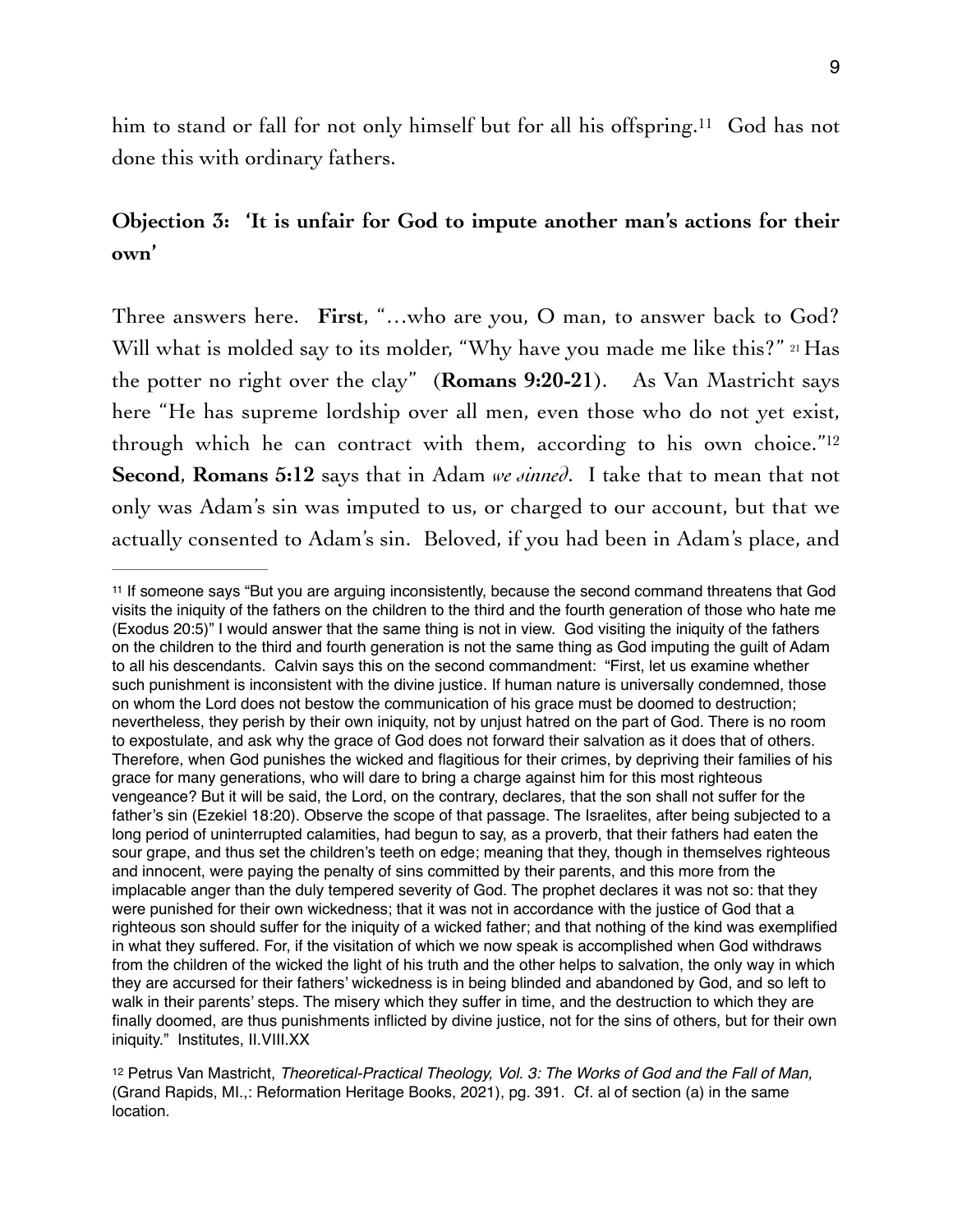<span id="page-9-2"></span>had been given the same command from God, and had the same moral strength Adam had, and was exposed to the same Satanic temptation Adam was exposed to, you would have made the same choice that Adam made.<sup>13</sup> Third, if you think it is unfair for God impute another man's actions as your actions, you lose the gospel. Beloved you are not saved because of your actions, you are saved because God imputed another Man's actions to your account. You are saved because the God-man Jesus Christ is your federal head. You will go to Heaven when you die because of another Man's actions. Paul says "[I] am found in him, *not having a righteousness of my own that comes from the law*, but that which comes through faith in Christ, the righteousness from God that depends on faith" (**Phil. 3:9**).

That's **our doctrine**: Adam is the federal head of the old human race and he brought death to all by His sin. Christ—the Last Adam—is the federal head of the new human race and He brought life to all the elect through His resurrection. When He rose from the dead, He rose in our place, and it guarantees our future resurrection.

## II. Our Duty

3 duties…

#### **1. Informatory Use**

<span id="page-9-3"></span>We have a duty to *meditate* on how God has entered into covenant with the human race. The **WCF** puts it like this **7.1** "The distance between God and the creature is so great, that although reasonable creatures do owe obedience unto him as their Creator, *yet they could never have any [enjoyment[\]](#page-9-1) of him as their [14](#page-9-1) blessedness and reward, but by some voluntary condescension on God's part*, which he hath

<span id="page-9-0"></span>[<sup>13</sup>](#page-9-2) *Ibid,* pg. 461. Also cf. (7) and (8) on page 462

<span id="page-9-1"></span>[<sup>14</sup>](#page-9-3) original—"fruition"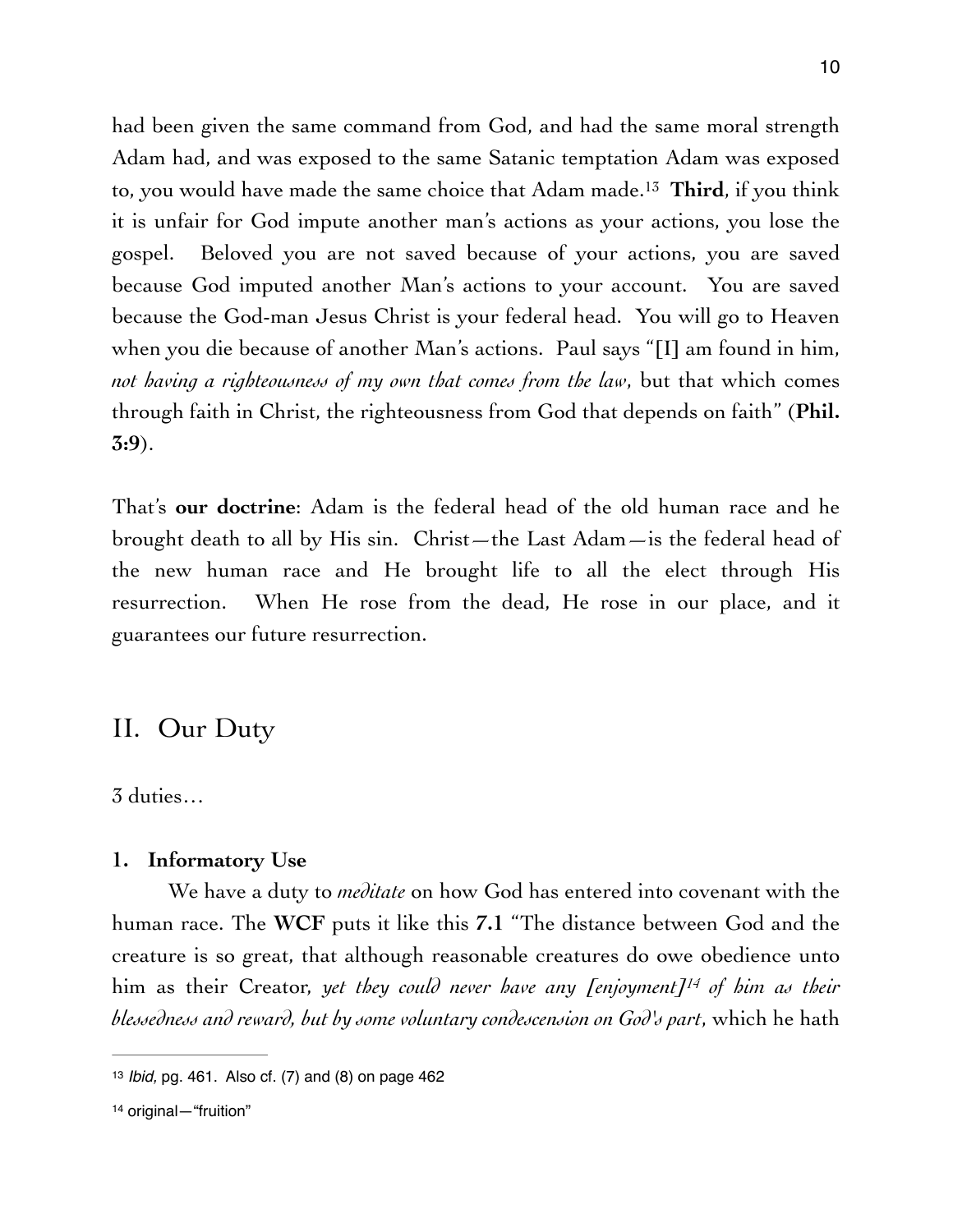been pleased to express by way of *covenant*." Did you hear that? Simply because God made us, we owe him absolute obedience. But God didn't desire *mere* obedience. The Father, Son, and Spirit wanted us to enter into their joy. God from all eternity wanted to be our God, and He wanted us to be His people to enjoy Him as our everlasting blessedness and reward. So, as the Confession says, He *voluntarily condescended* to man and by entering into covenant. Why insentering into covenant a *voluntary condescension* on God's part? Because our God is absolutely free, He owes no man anything. "Who has given a gift to him that he might be repaid?" (**Romans 11:35**). But by entering into covenant, God makes Himself, as it were, a debtor to man. He binds Himself to fulfill the promises of the covenant. He is not free to renege, because it is impossible for Him to lie (**Hebrews 6:18**), He can never change his mind (**Numbers 23:19**), and He must always be faithful (**2 Timothy 2:13**). Beloved that is God's side of covenant. Not only does He graciously and freely enter into covenant with man, but He binds Himself to man, God becomes man's debtor in covenant. Meditate on that.

#### **2. Humiliatory Use**

Our second duty is *humble ourselves*. How have we fared in covenant with God? Our passage tells us, **v.22** "*In Adam all die*." We failed in the covenant that God made with Adam in every conceivable way. When Adam ate the fruit He broke all of God's laws. In that one sin contained all sin. Edward Fischer in his masterpiece "The Marrow of Modern Divinity" makes the case that Adam broke all Ten Commandments when he ate the fruit[.15](#page-10-0) He broke…

<span id="page-10-1"></span>**1st commandment:** He chose himself another god when he followed the devil.

**2nd commandment:** He made an idol of his own desires and bowed down to them

<span id="page-10-0"></span><sup>&</sup>lt;sup>[15](#page-10-1)</sup> The Westminster Larger Catechism recognizes this truth. Q.92 What did God first reveal unto man as the rule of his obedience? A. The rule of obedience revealed to Adam in the estate of innocence, and to all mankind in him, besides a special command not to eat of the fruit of the tree of the knowledge of good and evil, *was the moral law.* Cf. Romans 2:14-15. It latter goes on to say that this moral law is summarized in the ten commandments - Q.98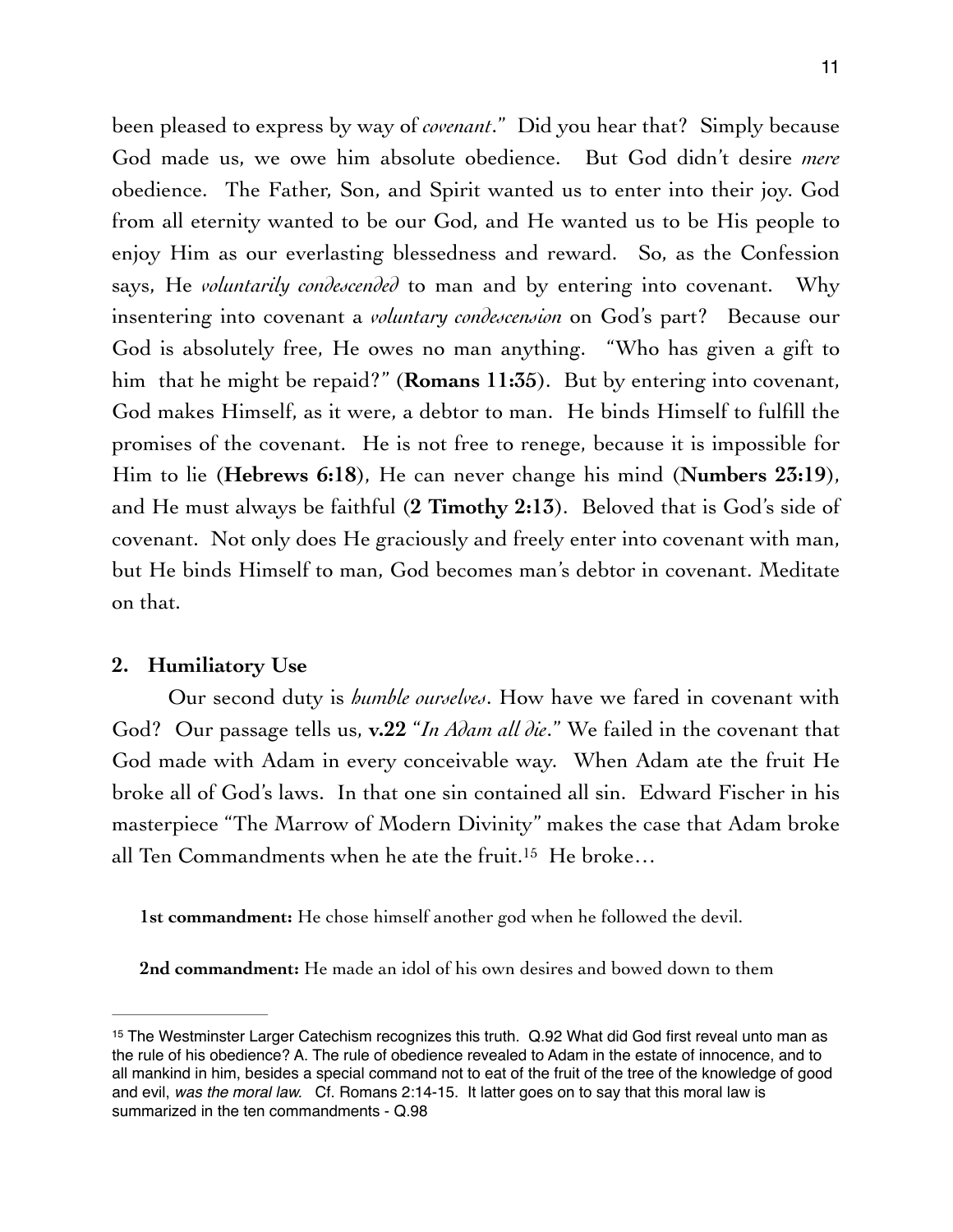**3rd commandment:** He took the name of God in vain, by despising His command **4th commandment:** He kept not the holy rest that God had given him **5th commandment:** He dishonored his Father who was in Heaven **6th commandment:** He murdered himself and all the human race **7th commandment:** He committed spiritual adultery by choosing idols over Go[d16](#page-11-0)

<span id="page-11-5"></span><span id="page-11-4"></span>**8th commandment:** He stole fruit that God said was not his to take.[17](#page-11-1)

**9th commandment:** He bore false witness against God - **1 John 5:10** "…whoever does not believe God has made him a liar."

<span id="page-11-6"></span>**10th commandment:** He coveted the very thing which God forbid[.18](#page-11-2)

The sin of Adam wasn't a small offense, it was the most intolerable injury against God and man. All sin was included in that one sin. And because you and I were born *in Adam* all that sin and guilt is ours. Not only that but every time we sin, like Adam, we break the whole of God's law. **James 2:10** "For whoever keeps the whole law but fails in one point *has become guilty of all of it.*" Does that humble you? Being born *in Adam* means there is nothing good in you. **Isaiah 1:6** "From the sole of the foot even to the head, there is no soundness in it." Being born *in Adam* means you can't do anything to pleasing God. **Romans 8:8** "Those who are in the flesh cannot please God." Indeed that all you do *in Adam* is displease God. **Romans 7:18** ["](#page-11-3)...in my flesh, dwelleth no good thing."<sup>[19](#page-11-3)</sup> Dear

<span id="page-11-7"></span><span id="page-11-0"></span> $16$  Ezekiel 6:9 "I have been broken over their whoring heart that has departed from me and over their eyes that go whoring after their idols."

<span id="page-11-1"></span><sup>&</sup>lt;sup>[17](#page-11-5)</sup> Just like Achan did (Joshua 7:20), by taking something that was set apart for the Lord, thereby bringing trouble on the whole world just like Achan brought trouble on all Israel.

<span id="page-11-3"></span><span id="page-11-2"></span>Edward Fischer, *The Marrow of Modern Divinity,* (Scotland, UK.,: Christian Focus Publications, 2009), [18](#page-11-6) pg. 57-58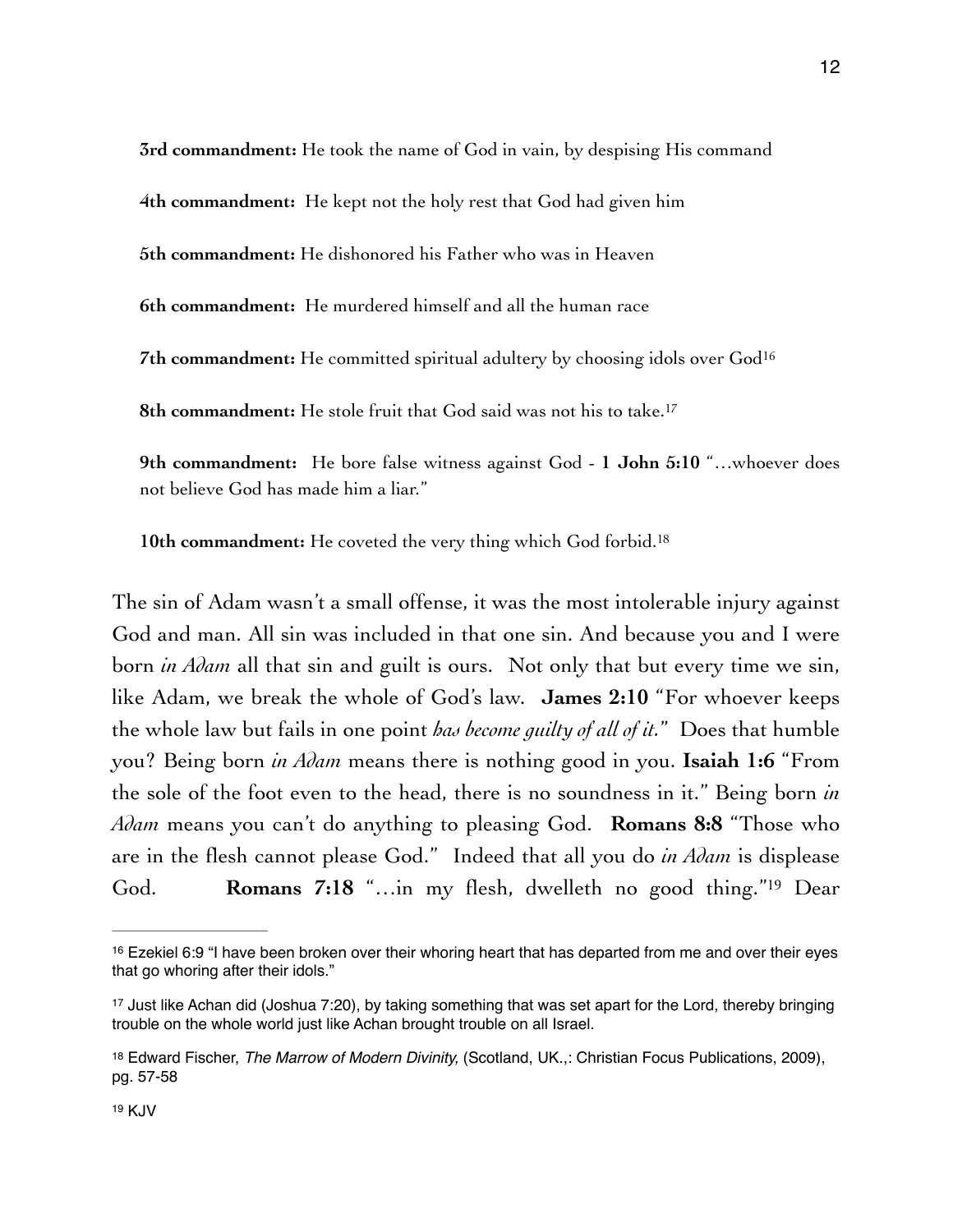<span id="page-12-4"></span>congregation that is how we have fared in the first covenant God made with man. We have sinned in every conceivable way. *In Adam* all died. Sin came into the world through one man, and death through  $sin<sup>20</sup>$  $sin<sup>20</sup>$  $sin<sup>20</sup>$  Ruin has come upon us[.](#page-12-0) Our souls were ruined, our relationship with God and mankind was ruined, our eternity was ruined. *In Adam* all die.

#### **3. Celebratory use**

<span id="page-12-5"></span>That brings us to our third duty, we must *celebrate*. Beloved we were *in Adam*, but now we are *in Christ*. "In Adam all die, so also *in Christ* shall all be made alive." Christ was not God's plan B. God predestined Christ to be the federal head of His people from before the foundation of the world. "Known to God from eternity are all His works."<sup>[21](#page-12-1)</sup> Go back to Genesis  $3$  and observe how God 'responds' to the fall. As one author puts it "…when man had only just destroyed himself, God hurried as it were to restore him through his own Son..."<sup>22</sup> Before one word of judgment, God promised to send man a Redeemer —the seed of the woman who would crush the serpent's head. *In Christ* shall all be made alive. Loved ones, no longer is your covenant head a *mere* man, you now belong to the God-man. In the manifold wisdom of God, He ordained the fall so that He could supply you with the True and Better Adam. Van Mastricht says here:

<span id="page-12-7"></span><span id="page-12-6"></span>"…unless the first covenant had been violated, a second one so excellent would not have followed; unless the first man had been corrupted, the second would not have been promised; if that first sin han not been so horrendous, a grace so superabundant would not have followed."<sup>23</sup>

<span id="page-12-0"></span>[<sup>20</sup>](#page-12-4) Romans 5:12

<span id="page-12-1"></span>[<sup>21</sup>](#page-12-5) Acts 15:18 KJV

<span id="page-12-3"></span><span id="page-12-2"></span>[<sup>22</sup>](#page-12-6) Van Mastricht, pg. 440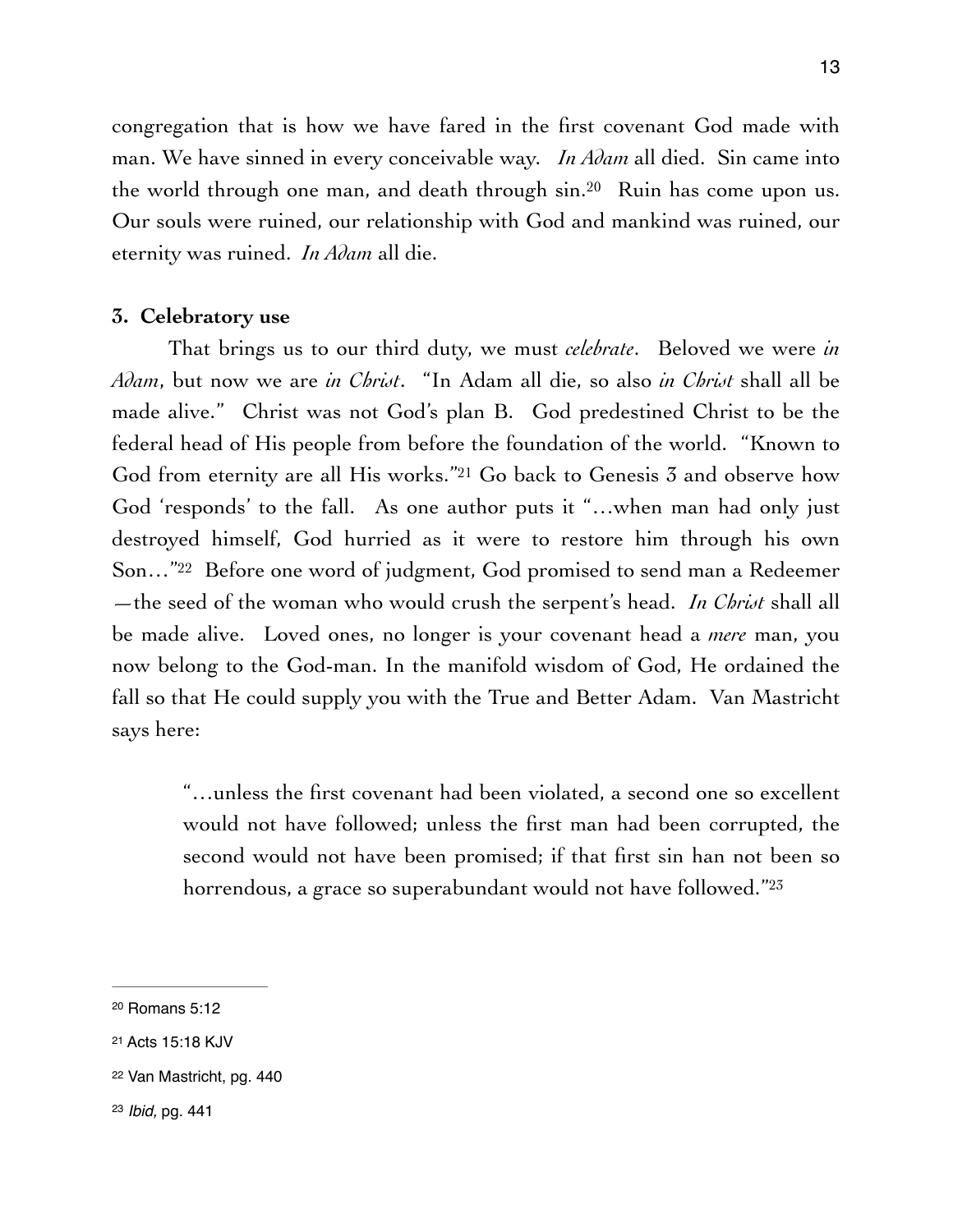<span id="page-13-3"></span><span id="page-13-2"></span>Loved ones do you see why Paul can't even teach theology without bursting out into celebration? "Oh, the depth of the riches and wisdom and knowledge of God! How unsearchable are his judgments and how inscrutable his ways!"[24](#page-13-0) Beloved, you are *in Christ* now. What greater treasure could you ever possess? He is the Bread of Life, you will always be satisfied. He is the good Shepherd, He will never lose sight of You. He is the Alpha and Omega, the beginning and the end, you will never have to say farewell. That's why Augustine could cry out: "Oblessed guilt which earned us so great a Redeemer!" [25](#page-13-1) This was God's design from the very beginning, that you and I would be *in Christ.* **John 17:21-23** "….that they may all be one, just as you, Father, are in me, and I in you, that they also may be in us…I in them and you in me, that they may become perfectly one, so that the world may know that you sent me and loved them even as you loved me."

Those are **our duties**. **1)** We must meditate on how God voluntarily condescended to enter into covenant with man. **2)** We must humble ourselves by seeing how we have ruined ourselves *in Adam*. **3)** We must celebrate the goodness of God in giving us something infinitely better *in Christ.*

## III. Our Delight

#### **1. The delight of resurrection**

Paul finishes in **v.23**. Look at the end of **v.22**, he says "In Christ shall all be made alive [**v.23**] But each in his own order: Christ the firstfruits, then at his coming *those who belong to Christ*." Again the language of firstfruits. Here Paul is speaking about a chronological order. Christ was raised by the power of God on third day 2,000 years ago. But the rest of God's elect will not be raised until the second coming of Christ. Two delights as we close. **First**, the delight of

<span id="page-13-0"></span>[<sup>24</sup>](#page-13-2) Romans 11:33

<span id="page-13-1"></span>[<sup>25</sup>](#page-13-3) Van Mastricht, pg. 441